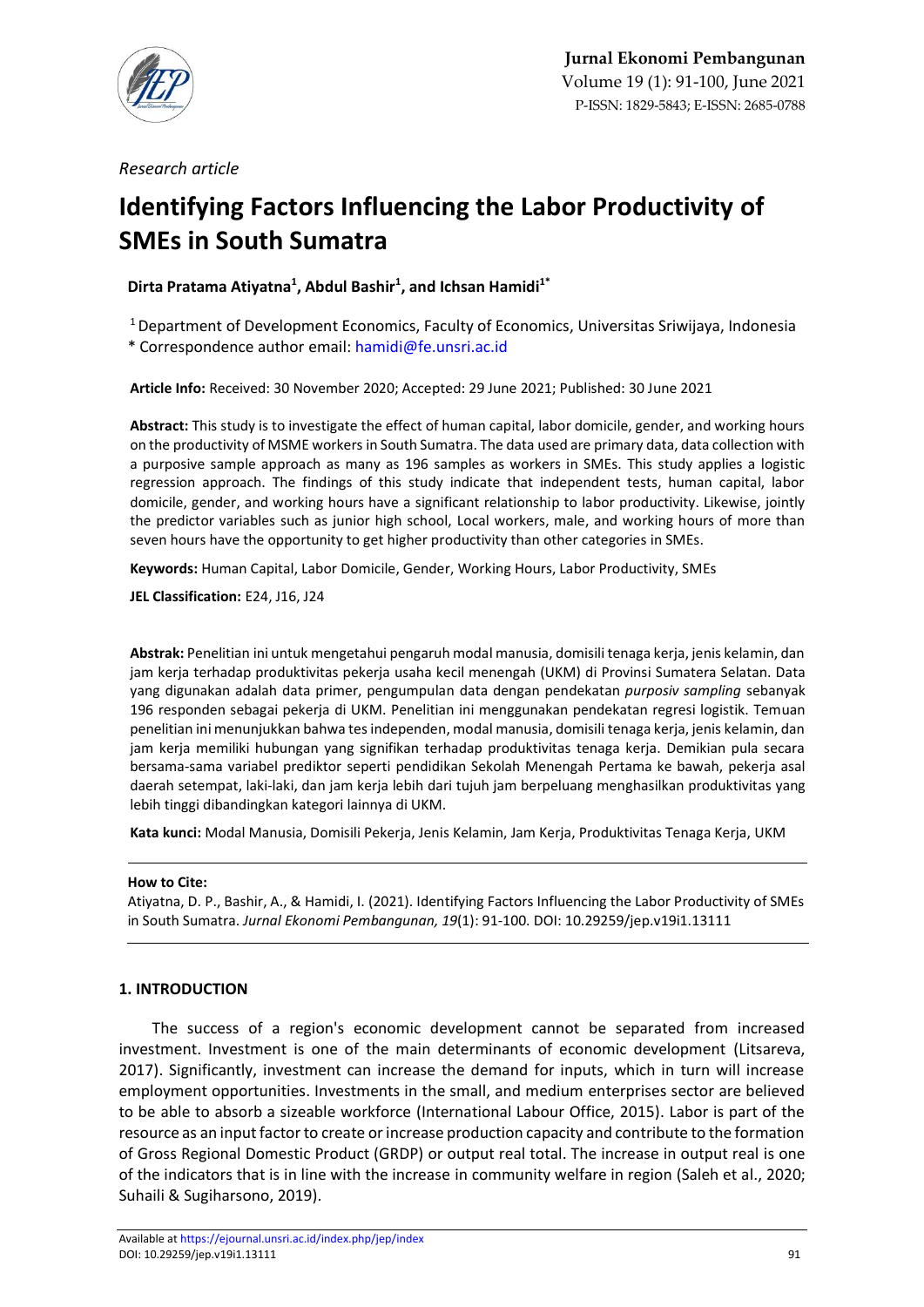The role of the small and medium enterprises sector is an important factor in the economy. These businesses can absorb a large workforce and contribute to the Gross Regional Domestic Product (Suhaili & Sugiharsono, 2019). This study focuses on observing the labor productivity of the micro, small and medium enterprises sector in South Sumatra, because in line with the Medium Term Development Plan (RPJMD) of South Sumatra Province in 2019-2023, the development vision of South Sumatra Province is "Advanced South Sumatra for All". To achieve this vision, one of the government's missions is to build a people-based economy in South Sumatra that supports agriculture, industry, and SMEs. Several sectors of small and medium enterprises that absorb labor and stimulate the economy, such as the food business; clothes; rubber leather industry; chemical industry and building materials; metal and service industry; and the craft industry and society. The classic problem of small and medium enterprises is limited capital (Sudaryo & Purnamasari, 2015; Tambunan, 2011). Banking credit procedures are complicated, and high loan interest rates are believed to hinder the development of SMEs (Noorali & Gilaninia, 2017; and Suhaili & Sugiharsono, 2019).

Data from the Department of Industry and Trade of South Sumatra, the number of business units incorporated in large and medium-scale food, beverage and tobacco businesses in South Sumatra experienced a relatively large increase, from 105 units in 2016 to 142 units in 2017. an increase of 14,383 people from 48,291 people in 2016 to 62,674 people in 2017. The increasing population indicates that the need for food products will also increase. This means that the existence of a food business in South Sumatra is very necessary. The SMEs development process is also inseparable from efforts to improve the quality of human resources and their ability to optimally utilize natural and other resource (Jackson et al., 2014; and Saleh et al., 2020). Improving the quality of human resources can be seen from the productivity of the workforce which vertically can encourage added value to economic activities, while horizontally it can encourage wider productive employment opportunities available to the population (Sima et al., 2020).

Human resources contain two meanings, first, human resources (HR) contain the meaning of work or services that can be provided in the production process (Huselid, 1995). In this case, HR reflects the quality of the effort given by workers in a certain time to produce goods and services. Second, HR concerns the ability of humans to work to provide services or work efforts. The ability of the workforce can be measured by the productivity of labor in producing products or completing a job with a certain volume (Salehi et al., 2013). According to Saleh et al. (2020) and Sitorus and Wicaksono (2020) human resources have two roles in economic development, namely the demand side and the supply side. From the demand side, human resources act as consumers to fulfill their needs through buying goods and services from the company. Consumers can also act as providers of production factors (land, labor and capital), both for producers, governments and foreign communities. From the supply side, human resources act as producers. Producers are parties who process and provide goods or services needed by producers. To carry out the process of producing goods and services, producers use labor from households.

Just as the product market is a meeting place between supply and demand for products, the labor market is a meeting place for the demand for labor and the supply of labor. In the economy, the existence of the labor market cannot be separated from the goods market. Goods and services from the product market are channeled to households, while input factors (labor) from households are channeled to companies (Nurlina, 2018). The result of this circulation is the flow of money into households as the selling price of labor and money out of households for the purchase of goods and services, and this is the company's income. This circulation shows that households act as demanders in the product market and as suppliers of services in the labor market. On the other hand, entrepreneurs are bidders in the product market and demanders in the labor market.

According to Becker (1994) human capital is the result of investing in humans. It is called so because the investment returns for human capital cannot be separated from the assets invested in the human being. Becker (1994) stated that the basic assumption of human capital theory is that every individual can increase his income through increased education. An increase in education with an additional one year of schooling will increase the work ability of each individual and increase the level of income, but will have an impact on delaying the receipt of income for one year while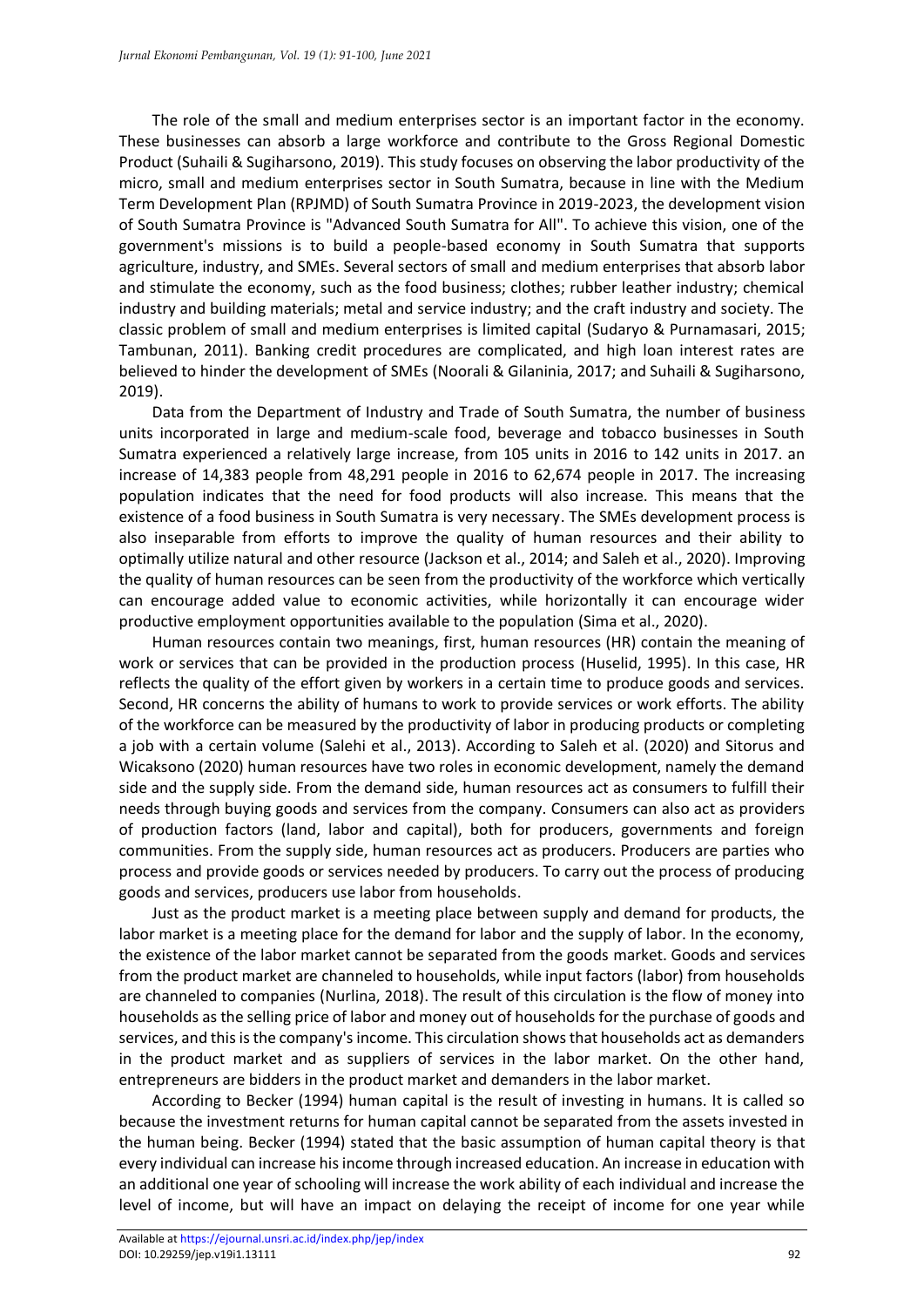attending the education.

Human Capital theory basically believes that the lifetime income of those with a higher level of education will be greater than the lifetime income of those with a lower level of education, even though the direct and indirect costs of higher education have been taken into account. Kercheval et al. (2013) is one of the Neoclassical groups who developed the framework of Human Capital theory. Discrimination according to Kercheval et al. (2013) can occur based on gender. Becker departs from the hypothesis that men have a comparative advantage over women. This hypothesis is in line with the work pattern of agrarian and patriarchal societies, where the superiority of men exceeds the advantage of women. Therefore, men's wages are relatively higher than women's (human capital discrimination). Kercheval et al. (2013) found that discrimination can also occur because of taste (the taste-for-discrimination). Employers prefer male workers over women even though both have the same productivity margin.

Additionally, remuneration from work is wages/income used for consumption. Thus utility is a function of consumption (C) and rest or leisure (L). The higher the utility index (U), the happier the person. The assumption is that buying more goods/consumptions obtained from work (h) or more rest both increases one's utility (Nurlina, 2018). The study conducted by Herawati (2013) found that education had no significant effect on labor productivity. High and low education does not affect labor productivity. Wages have a significant effect on labor productivity in a positive direction. This means that higher wages will increase labor productivity. Length of work affects labor productivity.

Study conducted by Wirawan & Indrajaya (2019) found that capital and labor have a positive and significant effect on production. Capital, labor and production have a positive and significant effect on income. Production is an intervening variable that partially mediates the effect of capital variables on income, and production is also an intervening variable that mediates the effect of labor variables on income. Another study conducted by Marnisah (2017) found that the factors of the ability of female workers significantly influence the occurrence of wage discrimination for female workers in the medium industrial sector. The education factor does not significantly affect discrimination. A study conducted by Fatkhurahman (2017) found that performance management in developing small industries is still not able to show encouraging movements when compared to large industrial sectors. Meanwhile little is known that this higher crisis-resistant industry needs to be addressed. The study conducted by Ismail (2006) found that human capital measured by effective workforce, years of schooling, training and job category plays an important role in determining company performance, except for certain industries.

This study wants to look at it differently through qualitative data, the observations in this study still focus on labor productivity factors that are predicted to be predictable from human quality, labor domicile, gender and working hours. Therefore, the purpose of this study is to investigate the effect of human quality, labor domicile, gender and working hours on labor productivity of small and medium enterprises (SMEs) in South Sumatra.

#### **2. RESEARCH METHODS**

#### *2.1. Data and Measurement*

This study uses data on individual workers in the SMEssector from the survey results. The study sample was taken using purposive method as many as 196 respondents. There are five main data used as variables, namely (1) education level as proxy from human capital (HC); (2) workers domicile (LD); (3) the worker gender (GEN); (4) working hours (WH); (5) labor productivity (LP). The measurement of the data is nominal (category). In more detail, it is presented in Table 1 as follows: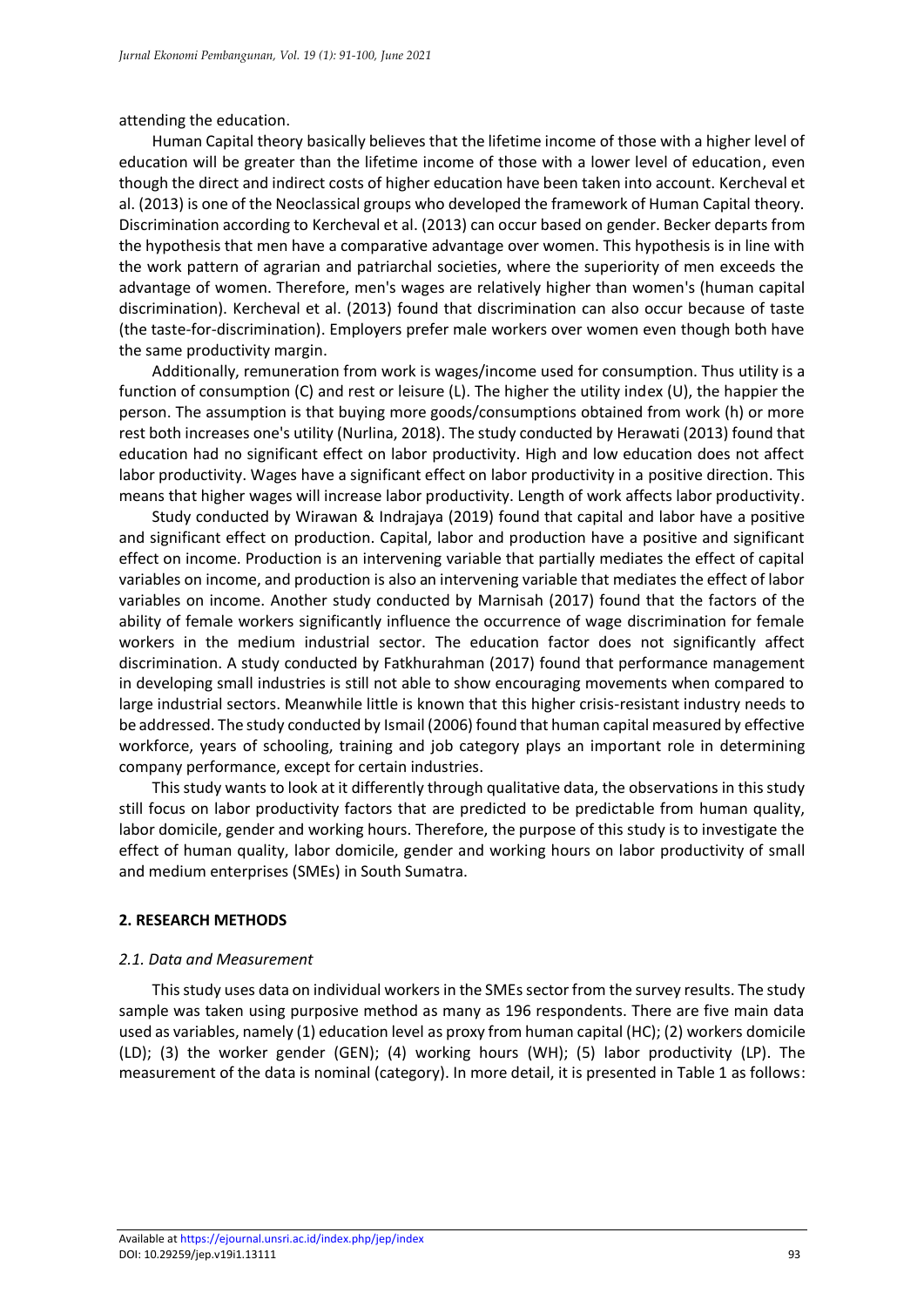| Variable             | Descriptions                                                                                                                                                                                                                    | Measurement                                              |
|----------------------|---------------------------------------------------------------------------------------------------------------------------------------------------------------------------------------------------------------------------------|----------------------------------------------------------|
| Labor Productivity   | Labor productivity, also known as workforce<br>productivity, is defined as real SMEs output per labor<br>hour. Labor productivity measures output per labor                                                                     | $<$ IDR.35.000/hour = 0<br>$>$ IDR.35.000/hour = 1       |
|                      | hour.                                                                                                                                                                                                                           |                                                          |
| Human Capital        | Human capital is an intangible asset, it can be<br>classified as the economic value of a worker's<br>experience and skills like education, training,<br>intelligence, and skills. This study use education level<br>as variable | > Senior High School = 0<br>$\le$ Junior High School = 1 |
| Labor Domicile       | Labor domicile is where the worker lives which<br>treated as a binary variable consists of non-local and<br>Local                                                                                                               | Non-local = $0$<br>$Local = 1$                           |
| Gender               | Gender is treated as a binary variable consists of<br>male and female.                                                                                                                                                          | Female = $0$<br>Male = $1$                               |
| <b>Working Hours</b> | Working hours refer to arrangements where the<br>employee's working hours vary between the<br>minimum and maximum which treated as a binary<br>variable                                                                         | < 7 hours per day<br>> 7 hours per day                   |

#### **Table 1.** Data and Measurement

## **Table 2.** Distribution of Study Sample

| <b>SMEs Category</b> | Sample Frequency | Percentage |
|----------------------|------------------|------------|
| Chips                | 30               | 15.3       |
| Crackers (Kemplang)  | 31               | 15.8       |
| Convection           | 37               | 18.9       |
| Furniture            | 35               | 17.9       |
| Tofu                 | 31               | 15.8       |
| Tempe                | 32               | 16.3       |
| Total                | 196              | 100.0      |

## *2.2. Model Specification*

This study uses binary logistic regression is a data analysis method used to find the relationship between the response variable (y) which is binary and the predictor variable (x) (Hosmer et al., 2013). The response variable y consists of 2 categories, namely high and low, which are denoted by  $y = 1$  (high or more than 1,5 million/hour) and  $y = 0$  (low or less than 1,5 million/hour). In this case, the variable  $y$  follows the Bernoulli distribution for every single observation. The probability function for each observation is given as follows:

$$
f(y_i, \pi_i) = \pi_i^y (1 - \pi_i)^{1 - y}; y = 0, 1
$$
\n(1)

Where: if  $y = 0$ , so  $f(y) = 1 - \pi$  and if  $y = 1$  so  $f(y) = \pi$ . The logistic regression function can be presented as follows:

$$
f(z) = \frac{e^z}{1 + e^z} \tag{2}
$$

The logistic regression model is as follows:

$$
\pi(X) = \frac{\exp(\beta_0 + \beta_1 x_1 + \dots + \beta_n x_n)}{1 + \exp(\beta_0 + \beta_1 x_1 + \dots + \beta_n x_n)}
$$
(3)

Where:  $n$  is the number of predictor variables. The logit transformation model of  $(x)$  from the above equation can be written as follows: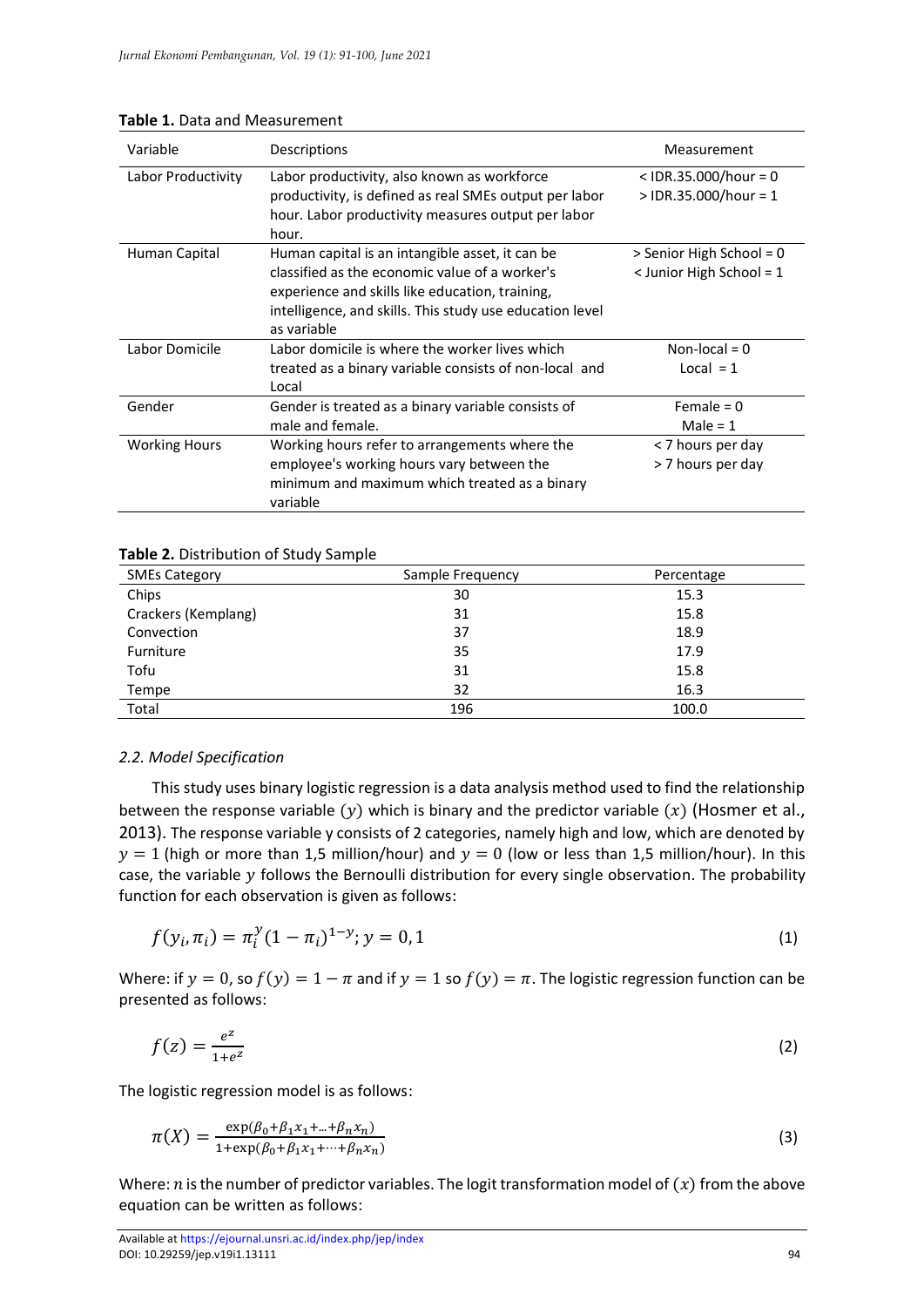$$
g(X) = \ln \left[ \frac{\pi(x)}{1 - \pi(x)} \right] = (\beta_0 + \beta_1 x_1 + \dots + \beta_n x_n)
$$
\n(4)

Simultaneous tests were conducted to determine the significance of the parameter on the overall response variable. Testing the significance of these parameters using the G test statistic, where the G test statistic follows the Chi-Square distribution (Hosmer et al., 2013). Hypothesis used:

$$
H_0: \beta_1 = \beta_2 = \ldots = \beta_n
$$

 $H_1$ : there is at least one  $\beta_j \neq 0$ , where  $i = 1, 2, ..., n$ .

The simultaneous equation test as follow:

$$
G = -2\ln \frac{\left(\frac{n_1}{n}\right)^{n_i} \left(\frac{n_1}{n}\right)^{n_0}}{\sum_{i=1}^n \hat{\pi}_i^{y_i} \left(1 - \hat{\pi}_i\right)^{(1 - y_i)}}\tag{5}
$$

Furthermore, formulation of Wald tests as follow:

$$
w = \frac{\widehat{\beta}_j}{SE(\widehat{\beta}_j)}
$$
(6)

Reject  $H_0$  if  $W > Z_{\alpha/2}$ 

#### **3. RESULTS AND DISCUSSION**

#### *3.1. Descriptive Statistics*

The presentation of study results starts from descriptive statistics, which presents the results of mean, standard error of mean, standard deviation, and variance. In detail, it can be seen from Table 1. From Table 1 shows that the standard errors of mean, standard deviation, and variance are relatively small, so the data follows the Bernoulli distribution for every single observation.

| .                             |        |        |        |        |           |  |
|-------------------------------|--------|--------|--------|--------|-----------|--|
| <b>Descriptive Statistics</b> | LР     | НC     | LD     | GEN    | <b>WH</b> |  |
| Mean                          | 0.576  | 0.607  | 0.632  | 0.653  | 0.688     |  |
| Std. Error of Mean            | 0.035  | 0.034  | 0.034  | 0.034  | 0.033     |  |
| Std. Deviation                | 0.495  | 0.489  | 0.483  | 0.477  | 0.464     |  |
| Variance                      | 0.245  | 0.240  | 0.234  | 0.228  | 0.215     |  |
| Sum                           | 113.00 | 119.00 | 124.00 | 128.00 | 135.00    |  |
| N                             | 196    | 196    | 196    | 196    | 196       |  |

#### **Table 1. Descriptive Statistics**

**Source:** Authors calculations

The labor productivity (LP) variable has an average value of 0.576 and a standard deviation of 0.495. Human capital (HC) variable with an average value of 0.607 and a standard deviation of 0.489. labor domicile (LD) has an average value of 0.632 and a standard deviation of 0.483. Gender (GEN) variable has an average value of 0.653 and a standard deviation of 0.477. The working hour (WH) variable has an average value of 0.688 and a standard deviation of 0.464.

Table 2 shows that of the 196 workers in micro, small and medium enterprises sampled in this study, 83 samples or distributed, 42.30 percent had low labor productivity and 113 (57.78%) had high labor productivity. Human capital which is proxy from the education level of the SME workforce which is more dominant is elementary and junior high school when compared to senior high school, where junior high school and below are 119 workers or distributed by 60.70 percent, this workforce as labor processing raw materials into ready-made commodities selling, while workers who have senior high school as many as 77 workers (39.30%), in general their duties are marketing or administration. The domicile of small and medium enterprises consists of Local s and non-local, where on average the majority of workers from the local region are 124 workers or distributed by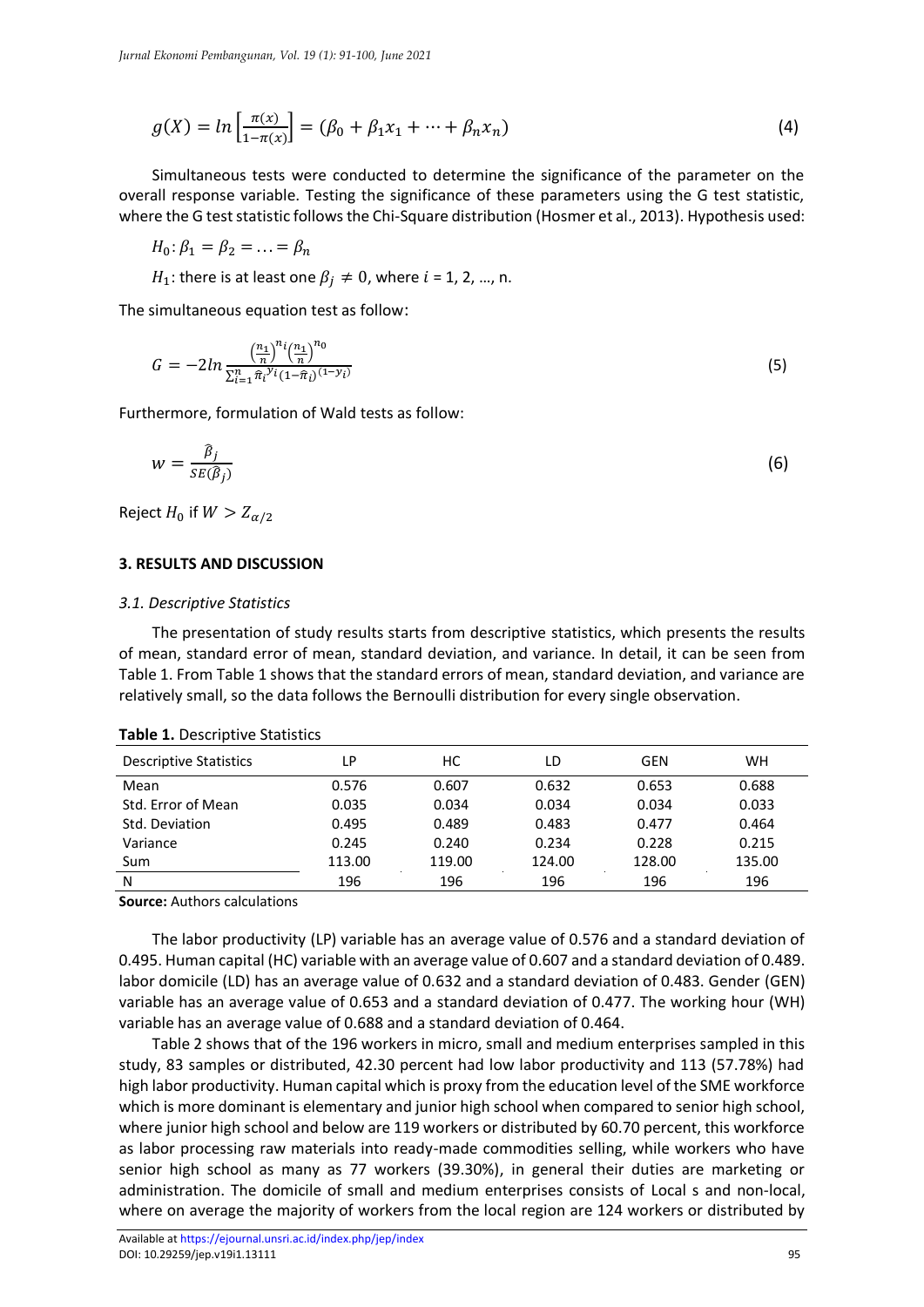63.30 percent, while for workers from outside the area as many as 72 people (36.07%) consisting of outside the region.

Distribution of samples by gender Small and medium enterprises workers are dominated by men. The distribution of male workers is 128 workers (65.03%), these workers contribute to the processing of raw materials and production processes, while as many as 68 people (34.07%) are female, these female workers have duties as packaging and marketing personnel. Meanwhile, based on observations of long duration of work or working hours of small and medium enterprises, there are two categories, namely less than 7 hours and more than 7 hours per day, total of 61 people or 31.01 percent worked less than 7 hours per day, while 135 people or 68.09 percent worked more than 7 hours.

| Descriptive               | N   | Frequency<br>Percentage |      |  |
|---------------------------|-----|-------------------------|------|--|
| Labor Productivity        |     |                         |      |  |
| Low (< IDR. 35.000/hour)  | 196 | 83                      | 42.3 |  |
| High (> IDR. 35.000/hour) |     | 113                     | 57.7 |  |
| Human Capital             |     |                         |      |  |
| > Senior High School      | 196 | 77                      | 39.3 |  |
| < Junior High School      |     | 119                     | 60.7 |  |
| Labor Domicile            |     |                         |      |  |
| Local                     | 196 | 124                     | 63.3 |  |
| Non-Local                 |     | 72                      | 36.7 |  |
| Gender                    |     |                         |      |  |
| Male                      | 196 | 128                     | 65.3 |  |
| Female                    |     | 68                      | 34.7 |  |
| <b>Working Hours</b>      |     |                         |      |  |
| < 7 hours per day         | 196 | 61                      | 31.1 |  |
| > 7 hours per day         |     | 135                     | 68.9 |  |

#### **Table 2.** Distribution of Respondent Characteristic

**Source:** Authors calculations

## *3.2. Independent test between independent and dependent variable*

Based on independent test, we findings show that there is a relationship between the human capital variable and the labor productivity variable. The human capital variable has a positive and significant relationship to labor productivity, which is indicated by the Pearson Chi-Square p-value of 0.001. These findings are in line with and support the results of a study conducted by Sani et al., (2018); Herawati (2013) and Marnisah (2017) which found that skills have an influence on labor productivity in certain fields of work including small and medium enterprises, labor productivity is measured by the total real output generated by working hours. This means that these job skills are obtained from work experience not from formal education.

| Dependent Variable = Labor Productivity |                      |     |                    |                    |
|-----------------------------------------|----------------------|-----|--------------------|--------------------|
|                                         | Category             |     | Labor Productivity | Pearson Chi-Square |
| Variable                                |                      | Low | High               | (Prob.)            |
| Human Capital                           | > Senior High School | 44  | 33                 | $11.372***$        |
|                                         | < Junior High School | 39  | 80                 | (0.001)            |
| Labor Domicile                          | Local                | 37  | 35                 | $3.811**$          |
|                                         | Non-Local            | 46  | 78                 | (0.051)            |
| Gender                                  | Male                 | 43  | 25                 | 18.609***          |
|                                         | Female               | 40  | 88                 | (0.000)            |
| <b>Working Hours</b>                    | < 7 hours            | 38  | 23                 | 14.435***          |
|                                         | > 7 hours            | 45  | 90                 | (0.000)            |

#### **Table 3.** Estimation Result of Independent test

**Source:** Authors calculations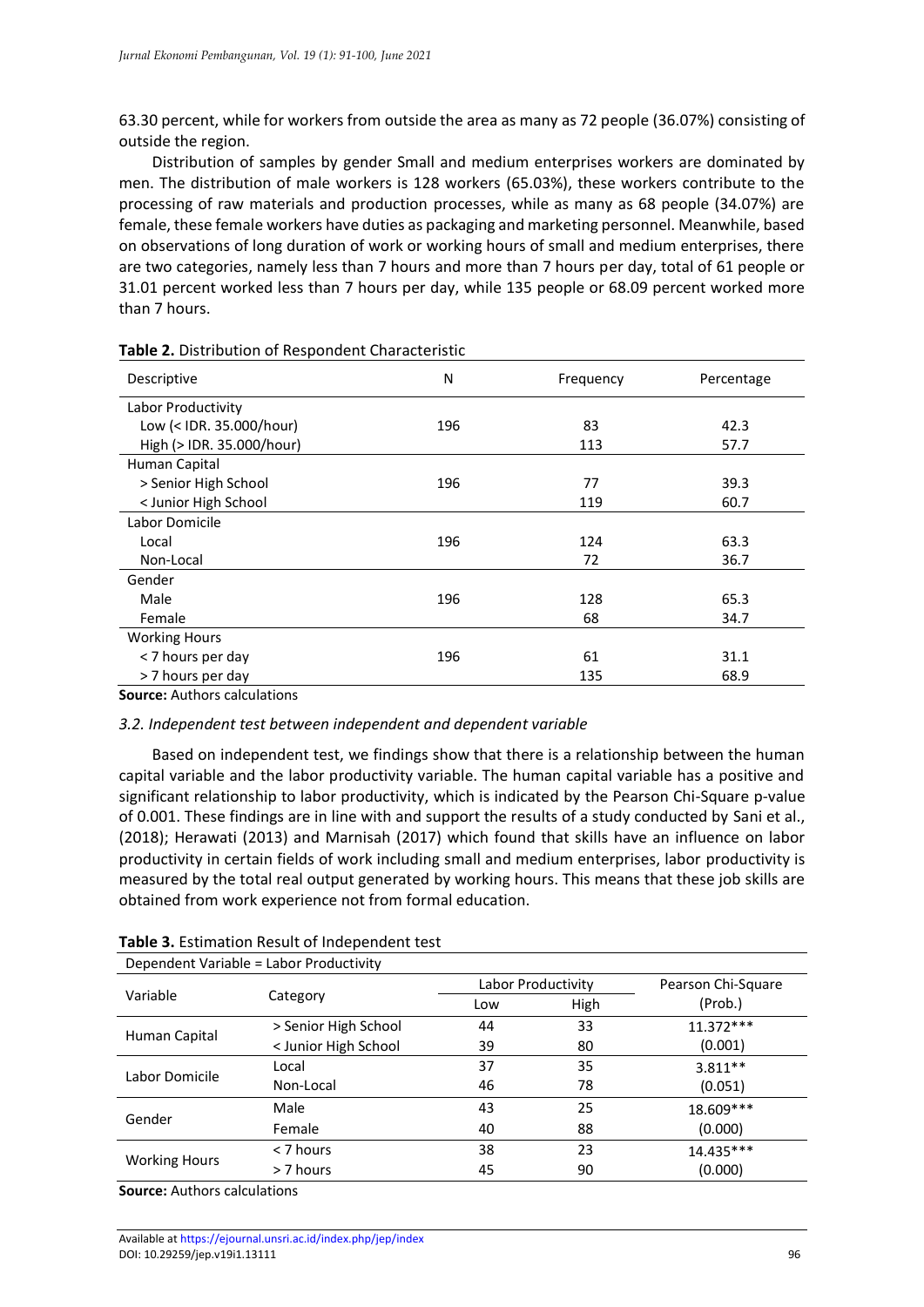Subsequent findings from independent test showed that labor domicile had a positive relationship to labor productivity as indicated by the Pearson Chi-Square p-value of 0.051. These findings indicate that labor domiciles in local region have a higher ability to influence labor productivity than workers who are domiciled from outside the region. These findings are in line with and support the results of a study conducted by Cirillo & Ricci (2020); Ramadhan and Setiadi (2019) and Panshin et al. (2019).

Furthermore, the findings indicate that the Gender variable has a positive relationship to labor productivity as indicated by the Pearson Chi-Square p-value of 0.000. These findings are in line with and support the results of a study conducted by Koyuncu et al. (2016) and Yunisvita (2020) which found that gender has a significant influence on labor productivity.

The last independent test from this study, we found that the working hour variable had a positive and significant relationship to the labor productivity variable as indicated by the Pearson Chi-Square p-value of 0.000. This finding is in line with and supports the results of a study conducted by Cui et al. (2019); Man & Ling (2014) and Lubis (2014) which found that working hours had a significant effect on labor productivity, the more hours worked the higher the productivity of the workforce and vice versa.

## *3.3. Simultaneous test of Model Estimation Results*

Simultaneously, the findings, which are presented in Table 4, show that jointly the variables of human capital, labor domicile, gender, and working hour have a significant influence on the productivity of small and medium enterprises in South Sumatra. This finding are in line with the findings results on the independent test. The determinant coefficient ( $R^2$ ) obtained is 0.892, which means that the variation of the variables of human capital, labor domicile, gender, and working hours is able to explain the variation in the productivity of small and medium enterprises, which is 89.2 percent. While the remaining 10.8 percent can be explained by other variables outside the model equation in this study.

| Dependent Variable= Labor Productivity |          |       |        |       |           |
|----------------------------------------|----------|-------|--------|-------|-----------|
| Variable                               | В        | S.E.  | Wald   | Sig.  | Odd ratio |
| Human Capital                          | $-0.951$ | 0.335 | 8.069  | 0.005 | 0.386     |
| Labor Domicile                         | $-0.825$ | 0.348 | 5.608  | 0.018 | 0.438     |
| Gender                                 | $-1.527$ | 0.354 | 18.611 | 0.000 | 0.217     |
| <b>Working Hours</b>                   | $-1.382$ | 0.362 | 14.606 | 0.000 | 0.251     |
| Constant                               | 2.010    | 0.341 | 34.663 | 0.000 | 7.464     |
| $R^2$ = 0.892                          |          |       |        |       |           |

## **Table 4.** Estimation Result of Simultaneous test

**Source:** Authors calculations

Generally, the information that can be presented from Table 4 shows these findings indicate that the human capital variable in the junior high school category has a significant influence and a greater opportunity to increase labor productivity by 0.386 times compared to the senior high school category as indicated by the p-value of 0.005. These findings are in line with and support the findings of study conducted by Sani et al., (2018); Herawati (2013) and Marnisah (2017) which found that skills have an influence on labor productivity.

The variable labor domicile also shows such an influence that non-local workers have a significant influence and a greater opportunity on labor productivity, which is 0.438 times compared to non-local workers, which is indicated by a p-value of 0.018. These findings are in line with and support the findings of study conducted by These findings are in line with and support the results of a study conducted by Cirillo & Ricci (2020) and Panshin et al. (2019) which found that labor domicile have an influence on labor productivity.

The gender variable through this binary variable shows that male have a significant influence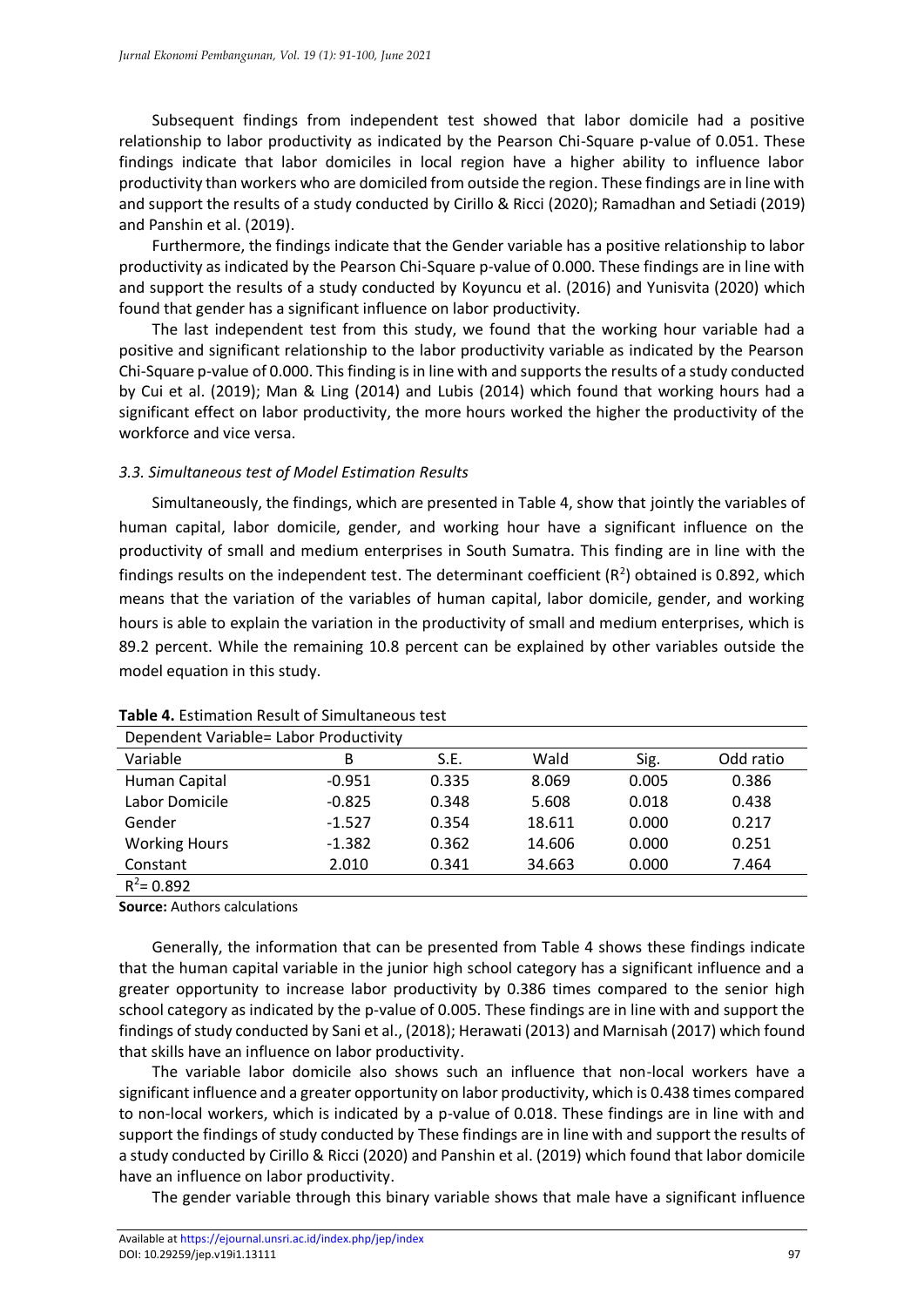and have a greater opportunity to increase labor productivity by 0.217 times compared to female. These findings are in line with and support the findings of study conducted by Koyuncu et al. (2016) which found that gender has a significant influence on labor productivity.

Finally, the working hour variable with the category of more than 7 hours per day has a significant effect and has a greater opportunity to increase labor productivity, which is 0.251 compared to less than 7 hours per day. These findings are in line with and support the findings of study conducted by Cui et al. (2019); Man & Ling (2014) and Lubis (2014) which found that working hours had a significant effect on labor productivity.

## **4. CONCLUSIONS**

The conclusion that can be formulated in this study is empirically found that independent tests, human capital, labor domicile, gender, and working hours have a significant relationship to labor productivity. Similarly, in the logistic regression estimation results, it was found that jointly predictor variables such as human capital with category of the junior high school and lower, workers from the local region, male workers, and working hours of more than seven hours have the opportunity of increasing labor productivity than compared other categories at small and medium enterprises in South Sumatra.

**Author Contributions:** For this manuscript Dirta Pratama Atiyatna conceive and designed the study experiments; Abdul Bashir performed the experiments and analyzed the data; Ichsan Hamidi has contributed analysis tools and translate.

**Conflicts of Interest:** Declare no conflicts of interest.

## **REFERENCES**

- Becker, G. S. (1994). *Human Capital: A Theoritical and Empirical Analysis, With Special Preference to Education* (3rd ed.). National Bureau of Economic Research, Inc.
- Cirillo, V., & Ricci, A. (2020). Heterogeneity Matters: Temporary Employment, Productivity and Wages in Italian Firms. *Economia Politica*, *3*(September), 1–27. https://doi.org/10.1007/s40888-020-00197-2
- Cui, D., Wei, X., Wu, D., Cui, N., & Nijkamp, P. (2019). Leisure Time and Labor Productivity: A New Economic View Rooted from Sociological Perspective. *Economics*, *13*, 1–24. https://doi.org/10.5018/economics-ejournal.ja.2019-36
- Fatkhurahman. (2017). Peran Modal Manusia dan Modal Investasi Terhadap Nilai Produksi Industri Kecil di Kota Pekanbaru. *Jurnal Benefita*, *2*(1), 1–9. https://doi.org/10.22216/jbe.v2i1.379
- Herawati, N., & Sasanam H. (2013). Analisis Pengaruh Pendidikan, Upah, Pengalaman Kerja, Jenis Kelamin dan Umur terhadap Produktivitas Tenaga Kerja Industri Shutllecock Kota Tegal. *Diponegoro Journal of Economics*, *2*(4), 1–8.
- Hosmer, D. W., Lemeshow, S., & Sturdivant, R. X. (2013). *Applied Logistic Regression* (3rd ed.). John Wiley & Sons Ltd.
- Huselid, M. A. (1995). the Impact of Human Resource Management Practices on Turnover, Productivity, and Corporate Financial Performance. *Academy of Management Journal*, *38*(3), 635–672. https://doi.org/10.2307/256741
- International Labour Office. (2015). Small and Medium-Sized Enterprises and Decent and Productive Employment Creation. In *International Labour Conference 2015* (1st ed.). International Labour Organization.
- Ismail, R. (2009). Human Capital Attainment and Performance of Small and Medium Scale Industries in Malaysia. *Economic Journal of Emerging Markets, 11*(1). doi:https://doi.org/10.20885/ejem.v11i1.578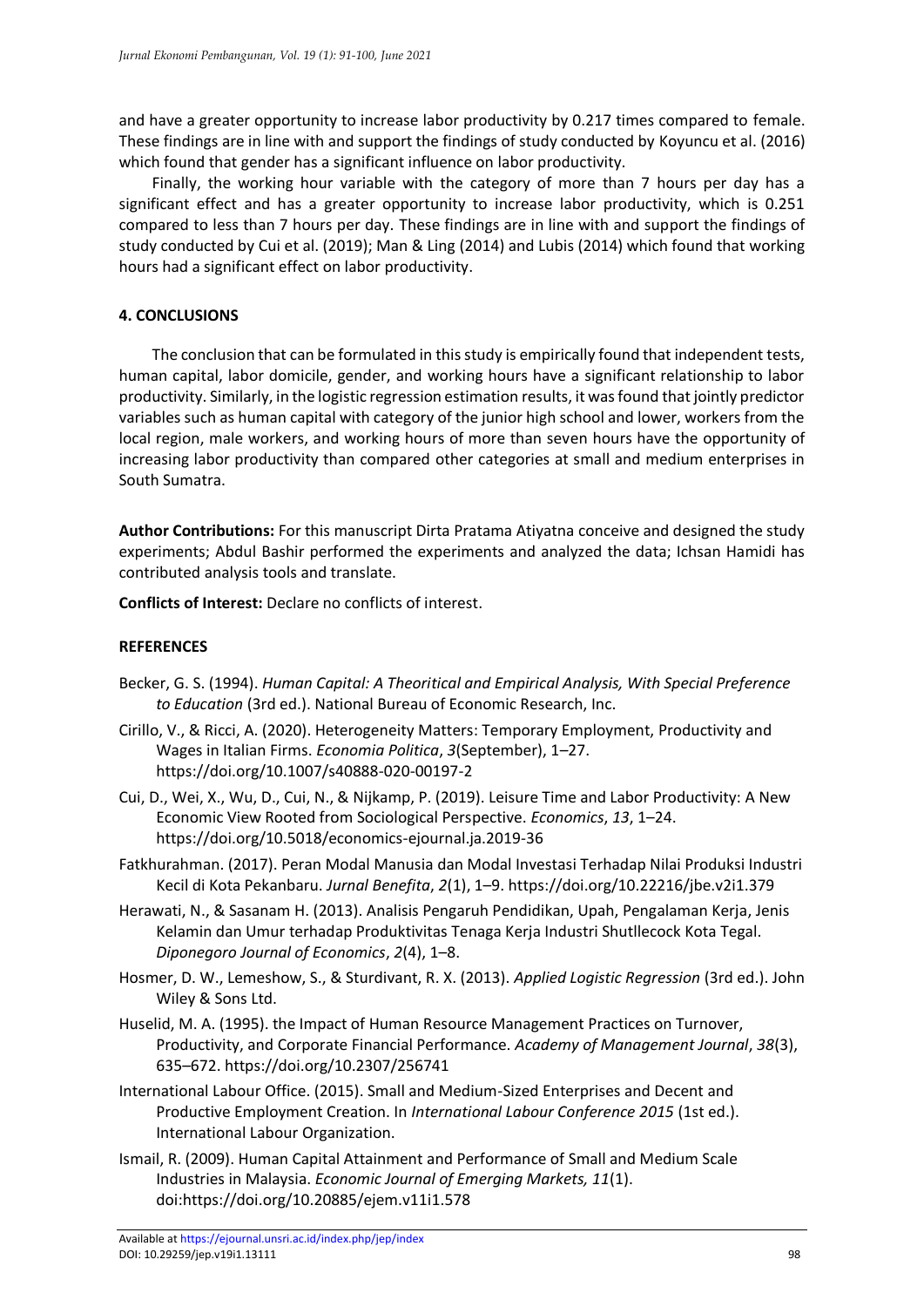- Jackson, S. E., Schuler, R. S., & Jiang, K. (2014). An Aspirational Framework for Strategic Human Resource Management. *Academy of Management Annals*, *8*(1), 1–56. https://doi.org/10.1080/19416520.2014.872335
- Kercheval, J., Markowitz, D., Monson, K., & Read, B. (2013). *Women in Leadership: Research on Barriers to Employment and Decent Work for Women*.
- Koyuncu, J. Y., Yılmaz, R., & Ünver, M. (2016). The Relationship Between Female Labor Force Participation and Labor Productivity: Panel Data Analysis. *International Refereed Academic Social Sciences Journal*, *11*(2), 237–249. https://doi.org/10.17364/iib.2015189755
- Litsareva, E. (2017). Success Factors of Asia-Pacific Fast-Developing Regions' Technological Innovation Development and Economic Growth. *International Journal of Innovation Studies*, *1*(1), 72–88. https://doi.org/10.3724/sp.j.1440.101006
- Lubis, Y. (2018). Pengaruh Jam Kerja, Upah Dan Usia Terhadap Produktivitas Kerja Karyawan PT. Putra Fajar Jaya Medan. *Jurnal Agrica, 7*(2), 72-75. doi:https://doi.org/10.31289/agrica.v7i2.1367
- Man, N. C., & Ling, T. W. (2014). Relationships between Working Hours and Productivity: The Case of Food Services and Information Communication Industries in Hong Kong. *Advances in Economics and Business*, *2*(7), 281–292. https://doi.org/10.13189/aeb.2014.020704
- Marnisah, L. (2017). Analisis Tingkat Pendidikan dan Kemampuan Tenaga Kerja Perempuan terhadap Terjadinya Diskriminasi Upah pada Sektor Industri Sedang di Kota Palembang. *An Nisa'a: Jurnal Kajian Gender Dan Anak*, *12*(1), 1–8.
- Noorali, M., & Gilaninia, S. (2017). The Role of Small and Medium-Sized Enterprises in Development. *Nigerian Chapter of Arabian Journal of Business and Management Review*, *4*(4), 36–40. https://doi.org/10.12816/0040342
- Nurlina. (2018). *Ekonomi Ketenagakerjaan* (3rd ed.). Universitas Sriwijaya Press.
- Panshin, I. V., Markhaichuk, M. M., & Yares, O. B. (2019). Interregional Labor Migration As a Tool to Increase Regional Labor Productivity: The Case of Russia. *International Journal of Economics and Business Administration*, *7*(1), 125–137. DOI: 10.35808/ijeba/258
- Ramadhan, R., & Setiadi, Y. (2019). Pengaruh Modal Fisik dan Sumber Daya Manusia terhadap Indeks Inklusif di Indonesia. *Jurnal Ekonomi Pembangunan, 17*(2), 109-124. doi:https://doi.org/10.29259/jep.v17i2.9797
- Saleh, H., Surya, B., Ahmad, D. N. A., & Manda, D. (2020). The Role of Natural and Human Resources on Economic Growth and Regional Development: With Discussion of Open Innovation Dynamics. *Journal of Open Innovation: Technology, Market, and Complexity*, *6*(4), 1–24. https://doi.org/10.3390/joitmc6040103
- Salehi, M., Shirouyehzad, H., & Dabestani, R. (2013). Labour Productivity Measurement Through Classification and Standardisation of Products. *International Journal of Productivity and Quality Management*, *11*(1), 57–72. https://doi.org/10.1504/IJPQM.2013.050568
- Sani, R. M., Sambodo, H., & Bambang, B. (2018). The Effect of Human Capital, Labors, and Capital on Economic Growth in Barlingmascakeb. *Eko-Regional Jurnal Pengembangan Ekonomi Wilayah*, *13*(2), 60–68. https://doi.org/10.20884/1.erjpe.2018.13.2.1172
- Sima, V., Gheorghe, I. G., Subić, J., & Nancu, D. (2020). Influences of The Industry 4.0 Revolution on The Human capital Development and Consumer Behavior: A Systematic Review. *Sustainability (Switzerland)*, *12*(10), 1–28. https://doi.org/10.3390/SU12104035
- Sitorus, F., & Wicaksono, P. (2020). The determinant of educational mismatch and its correlation to wages. *Jurnal Ekonomi Pembangunan, 18*(2), 163-176. doi:https://doi.org/10.29259/jep.v18i2.12788
- Sudaryo, Y., & Purnamasari, D. (2017). Strategy Development Micro, Small and Medium Business Performance in Small and Medium Enterprises (SMEs) Cibaduyut Shoe Bandung. *International Journal of Scientific & Technology Research*, *6*(3), 102–105.